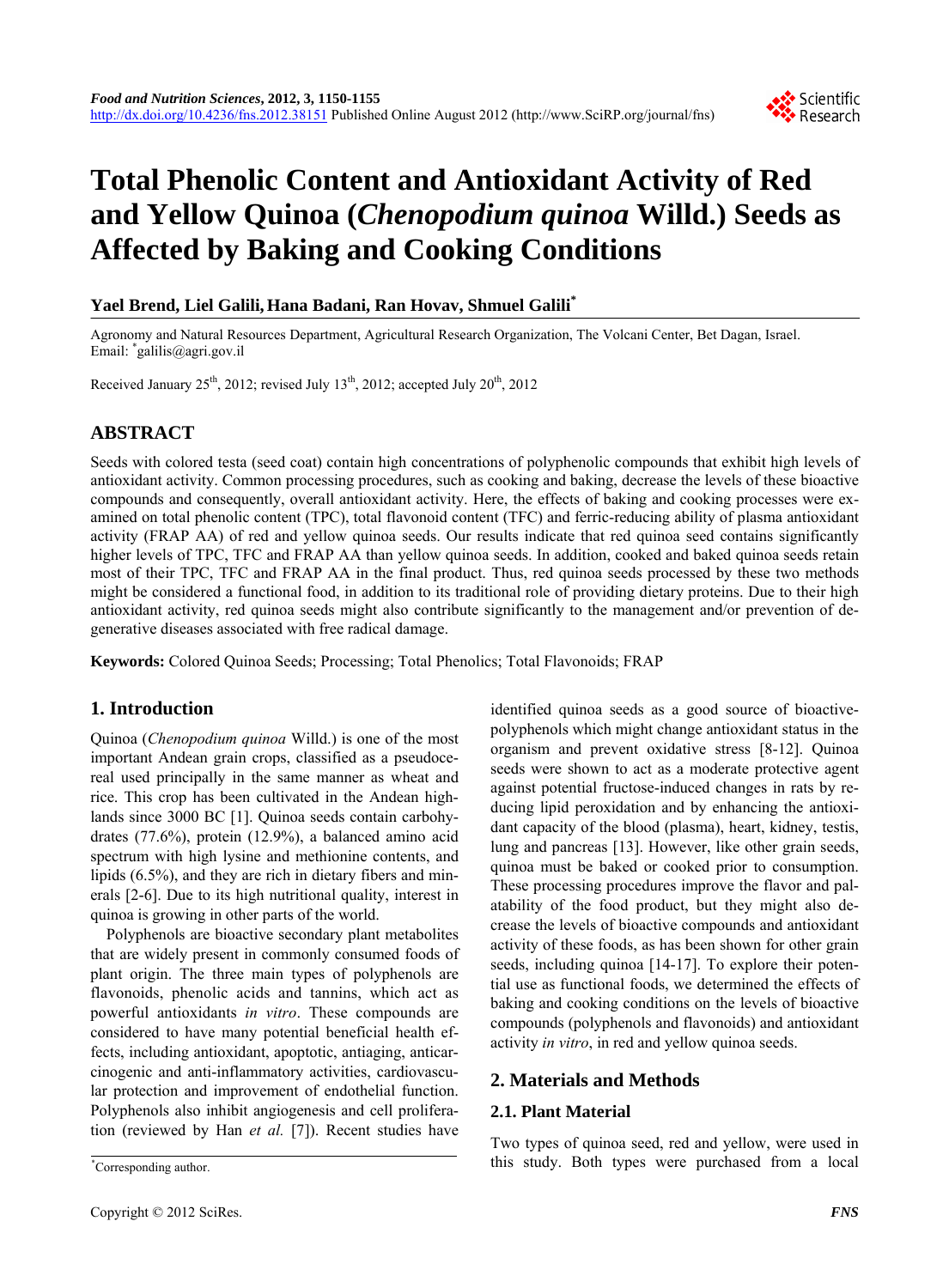health-food store.

#### **2.2. Cooking and Baking**

Quinoa seeds (150 g) were immersed in 270 mL tap water and brought to a boil in a 2 L pot. Cooking was stopped after 12 min of continued boiling when all of the water had been absorbed by the seeds. For baking, quinoa flour was obtained by grinding the seeds to a fine powder (60 mesh). Quinoa bread was made from dough containing 200 g quinoa flour and 200 ml tap water. The dough was divided into rolls, 30 g each, and baked at 150˚C for 25 min. Cooked and baked quinoa products were freeze-dried, ground to a fine powder (60 mesh) in liquid nitrogen with a mortar and pestle and kept at −20˚C until use.

#### **2.3. Extraction of Total Polyphenols**

Quinoa seeds were ground to a fine powder (60 mesh) in a Retsch MM301 grinder. A 100 mg portion of the powder (for solvents 1 - 5) and 50 mg powder (for solvent 6) were extracted in a 2 mL microfuge tube with 1 mL of the following solvents (Bio-Lab, Israel): 1) acetone/water (50:50, v/v); 2) acetone/water  $(80:20, v/v)$ ; 3) acetone/ water/acetic acid  $(70:29.5:0.5, v/v)$ ; 4) methanol/water/ acetic acid (65:29:6, v/v); 5) methanol/water (70:30, v/v), as previously described [18]; and 6) methanol/hydrochloric acid/water (8:1:1, v/v) [9]. The mixture was shaken at 300 rpm at ambient temperature for 2 h in the dark followed by centrifugation at 10,000 g for 5 min at ambient temperature. Supernatant was transferred to a new tube and the pellet was re-extracted in an additional 1 mL of the same solvents  $(1 - 5)$  and with 2 mL of 70% acetone for 2 h instead of solvent 6. The supernatants were combined with the previous ones and stored in the dark in a freezer at a temperature of −20˚C until use for determination of total polyphenol content (TPC), total flavonoid content (TFC), and ferric-reducing ability of plasma (FRAP) antioxidant activity (AA) [9].

#### **2.4. Determination of TPC, TFC and FRAP AA**

TPC, in milligram catechin equivalents (CE) per gram, was determined on a dry matter basis using the Folin-Ciocalteu assay [19,20] and TFC (mg CE/g) was determined using a colorimetric method [21] in 50 μL of extracted sample, as described previously by Segev *et al*. [18]. The FRAP AA method was used to evaluate the antioxidant activity, in millimole trolox equivalents (TE) per 100 gram of quinoa extract, by measuring the ferricreducing ability of plasma at low pH levels [22] as previously described [18].

#### **2.5. Statistical Analysis**

Analyses were performed in triplicate. The data were analyzed by ANOVA using JMP (Version 5.0). Tukey HSD multiple-range tests were carried out to detect significant differences between lines and between treatments. A Pearson correlation test was conducted to determine the correlations among variables. Level of significance was defined as  $P \leq 0.05$ .

#### **3. Results and Discussion**

#### **3.1. Influence of Extraction Solvents on TPC, TFC and FRAP AA**

Different solvents were found to have different extraction efficiencies for TPC and TFC, which exhibited high levels of antioxidant activity [18,23]. We first determined the effects of the various extraction solvents on TPC, TFC and FRAP AA extracted from red and yellow quinoa seeds (**Table 1**). Small but significant differences in TPC, TFC and FRAP AA were observed between the different solvents and within seed colors (**Table 1(a)**). Solvents 1 (50% acetone) and 6 (acidic methanol  $+70%$ acetone) extracted significantly more TPC than solvent 4 (70% methanol); solvent 6 extracted significantly more TFC than all other solvents except solvent 2 (80% acetone), and extract of solvent 2 exhibited significantly more FRAP AA than that with solvent 4. We selected solvent 6 as the best overall extraction solvent for further extractions.

**Table 1(b)** shows that red quinoa seeds had significantly higher levels of TPC, TFC and FRAP AA than yellow quinoa seeds: the dry red quinoa seeds contained about 50%, 90% and 300% more TPC, TFC and FRAP AA, respectively, than the yellow seeds. Similar observations of colored seeds having more TPC, TFC and antioxidant activity than beige-color seeds have been made in colored chickpeas [16,18], soybean and common bean [24], cowpea [25], and peanuts  $[26,27]$ . The levels of TPC observed here were higher than those reported by Pasko *et al.* [10] and Miranda *et al.* [28], but lower than those reported by Nsimba *et al.* [29], and the levels of TFC were similar to those obtained by Repo-Carrasco-Valencia *et al.* [11]. These differences might result from the different standards used.

**Table 2** shows significant linear correlations between TPC and TFC ( $P < 0.001$ ), TPC and FRAP AA ( $P <$ 0.001), and TFC and FRAP AA (*P <* 0.001). These correlations were higher than those obtained by Miranda *et al*. [28] and Nsimba *et al.* [29], but somewhat lower than those previously observed for quinoa [30] and other seed legumes [18,24]. Our results support the suggestion that in some quinoa seeds, antioxidant activity might also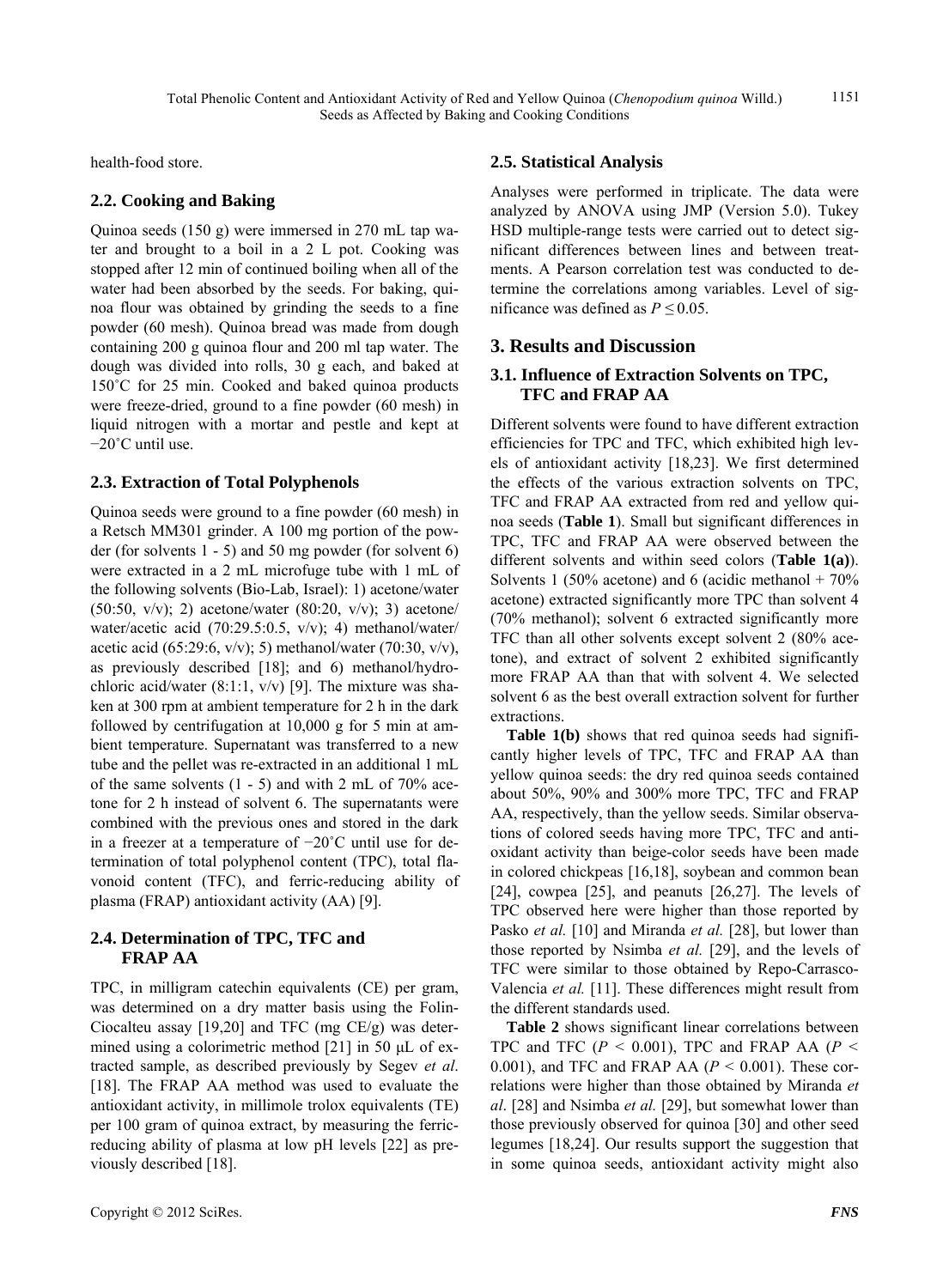**Table 1. Effect of extraction solvent (a) and seed color (b) on total phenolic compounds (TPC), total flavonoid compounds (TFC) and FRAP antioxidant activity (AA) of quinoa seeds.** 

| (a)         |                   |                  |                  |  |
|-------------|-------------------|------------------|------------------|--|
| Solvent No. | <b>TPC</b>        | TFC              | <b>FRAP AA</b>   |  |
| 1           | $1.45 \pm 0.1a$   | $0.7 \pm 0.1$ bc | $3.5 \pm 0.3$ ab |  |
| 2           | $1.35 \pm 0.1$ ab | $0.9 \pm 0.1$ ab | $3.6 \pm 0.3a$   |  |
| 3           | $1.38 \pm 0.1$ ab | $0.8 \pm 0.1$ bc | $3.5 \pm 0.3$ ab |  |
| 4           | $1.05 \pm 0.1$ b  | $0.6 \pm 0.1c$   | $2.4 \pm 0.3$ h  |  |
| 5           | $1.13 \pm 0.1$ ab | $0.5 \pm 0.1c$   | $2.7 \pm 0.3$ ab |  |
| 6           | $1.44 \pm 0.1a$   | $1.1 \pm 0.1a$   | $3.0 \pm 0.3$ ab |  |
| (b)         |                   |                  |                  |  |
| Color       | TPC               | TFC              | <b>FRAP</b>      |  |
| Red         | $2.1 \pm 0.1a$    | $1.9 \pm 0.1a$   | $5.1 \pm 0.2a$   |  |
| Yellow      | $1.4 \pm 0.1$ h   | $0.9 \pm 0.1$ h  | $1.7 \pm 0.1$ b  |  |

**Table 2. Correlations between TPC, TFC and FRAP AA.** 

|            | <b>TFC</b> | <b>FRAP AA</b> |
|------------|------------|----------------|
| <b>TPC</b> | 0.85       | 0.78           |
| FRAP AA    | 0.68       |                |

Note: All correlations were significant at the 0.001 level (2-tailed).

derive from proteins and other non-phenolic compounds [29,31,32].

## **3.2. Effects of Cooking and Baking on TPC, TFC and FRAP AA**

The effects of cooking on TPC, TFC and FRAP AA are shown in **Figure 1**. In all cases except TPC after cooking, red quinoa seeds had significantly higher levels of TPC, TFC and FRAP AA than yellow quinoa seeds. In most cases, cooking did not cause any significant changes in these three parameters (**Figure 1**). The significant increase in FRAP AA in yellow quinoa seeds (**Figure 1(c)**) might have derived from a small, non-significant increase in TPC (**Figure 1(a)**). Thus, cooked quinoa retained high levels of TPC, TFC and FRAP AA and can be considered a functional food. Similar results were obtained by Brady *et al*. [33] in which steaming for up to 60 min also did not affect the composition of quinoa flour. Our results are in contrast to those obtained for seed legumes, in which cooking legume seeds results in a significant reduction in these three parameters [16,17,34],



**Figure 1. Effect of cooking on total phenolic content (a), total flavonoid content (b) and antioxidant activity (c) in red and yellow quinoa seeds. Bar represents mean ± standard error from at least three replicates. Values marked by the same letter above each column are not significantly different (***P <* **0.05).** 

because most of the TPC, TFC and FRAP AA leaked into the cooking water [16]. Thus, the conservation of TPC, TFC and FRAP AA in quinoa seeds after cooking might be due to the fact that quinoa seeds absorb all of the cooking water.

The effects of baking on TPC, TFC and FRAP AA are shown in **Figure 2**. Similar to that which was found with the cooking process, in all cases red quinoa seeds had significantly higher levels of TPC, TFC and FRAP AA than yellow quinoa seeds. Baking did not cause any significant changes in TPC, but TFC levels were significantly reduced. FRAP AA increased in red quinoa seeds and did not change in the yellow seeds. This increase in antioxidant activity might have been due to the Maillard reaction products produced during the thermal processing [35]. Similar observations have been made with baked rhubarb, in which both TPC and FRAP AA were at higher levels during the first 20 min of baking and then decreased to low levels [36], and in baked chocolate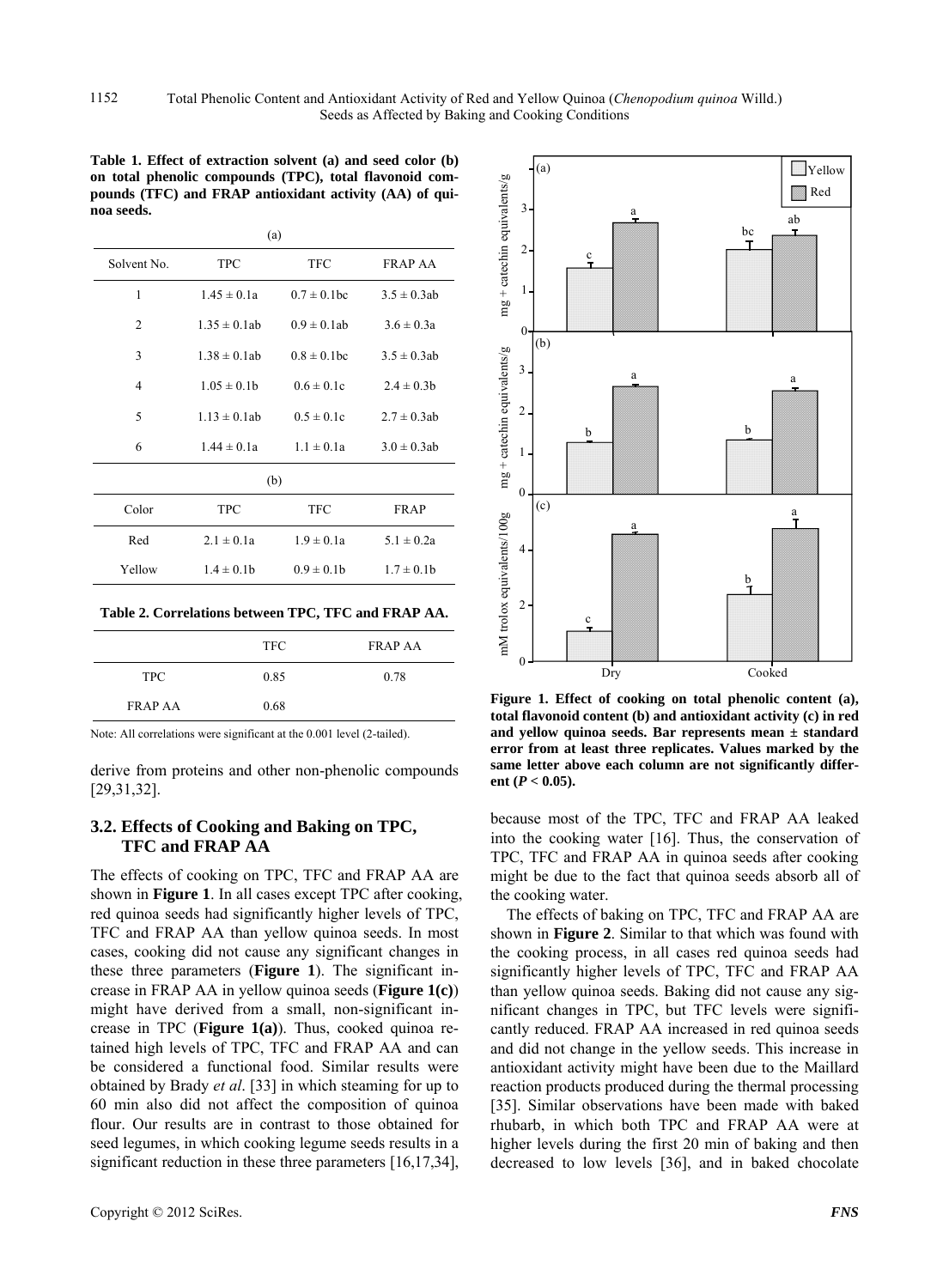

**Figure 2. Effect of baking on total phenolic content (a), total flavonoid content (b) and antioxidant activity (c) in red and yellow quinoa seeds. Bar represents means ± standard error from at least three replicates. Values marked by the same letter above each column are not significantly different (***P <*  **0.05).** 

cookies and chocolate cakes made with baking powder rather than baking soda [37,38].

## **4. Conclusion**

Our results indicate that cooked and baked quinoa seeds retain most of their TPC, TFC and FRAP AA in the final product. In addition, red quinoa seeds have significantly higher levels of TPC, TFC and FRAP AA than regular yellow seeds. Thus, red quinoa seeds subjected to these two processing methods might be considered a functional food, in addition to their traditional role of providing dietary proteins. Red quinoa seeds, due to their high antioxidant activity, might also markedly contribute to the management and/or prevention of degenerative diseases associated with free radical damage. Future research should be conducted to verify that colored quinoa seeds can be used for management and/or prevention of such degenerative diseases.

#### **REFERENCES**

1153

- [1] M. Tapia, "The Environment, Crops and Agricultural Systems in the Andes of Southern Peru," *IICA*, 1982.
- [2] H. Ando, Y. Chen, H. Tang, M. Shimizu, K. Watanabe and T. Mitsunaga, "Food Components in Fractions of Quinoa Seed," *Food Science Technology Reseach*, Vol. 8, 2002, pp. 80-84. [doi:10.3136/fstr.8.80](http://dx.doi.org/10.3136/fstr.8.80)
- [3] Y. Konishi, S. Hirano, H. Tsuboi and M. Wada, "Distribution of Minerals in Quinoa (*Chenopodium quinoa* Willd.) Seeds," *Bioscience*, *Biotechnology and Biochemistry*, Vol. 68, No. 1, 2004, pp. 231-234. [doi:10.1271/bbb.68.231](http://dx.doi.org/10.1271/bbb.68.231)
- [4] M. Koziol, "Chemical Composition and Nutritional Evaluation of Quinoa (*Chenopodium quinoa* Willd.)," *Journal of Food Composition Analysis*, Vol. 5, No. 1, 1992, pp. 35-68. [doi:10.1016/0889-1575\(92\)90006-6](http://dx.doi.org/10.1016/0889-1575(92)90006-6)
- [5] G. Ranhotra, J. Gelroth, B. Glaser, K. Lorenz and D. Johnson, "Composition and Protein Nutritional Quality of Quinoa," *Cereal Chemistry*, Vol. 70, 1993, pp. 303-305.
- [6] R. Repo-Carrasco, C. Espinoza and S. E. Jacobsen, "Nutritional Value and Use of the Andean Crops Quinoa (*Chenopodium quinoa*) and Kaniwa (*Chenopodium pallidicaule*)," *Food Reviews International*, Vol. 19, No. 1-2, 2003, pp. 179-189. [doi:10.1081/FRI-120018884](http://dx.doi.org/10.1081/FRI-120018884)
- [7] X. Han, T. Shen and H. Lou, "Dietary Polyphenols and Their Biological Significance," *International Journal of Molecular Science*, Vol. 8, No. 9, 2007, pp. 950-988. [doi:10.3390/i8090950](http://dx.doi.org/10.3390/i8090950)
- [8] S. Gorinstein, O.-J. Medina Vargas, N.-O. Jaramillo, I. Arnao Salas, A.-L. Martinez Ayala, P. Arancibia-Avila, F. Toledo, E. Katrich and S. Trakhtenberg, "The Total Polyphenols and the Antioxidant Potentials of Some Selected Cereals and Pseudocereals," *European Food Research and Technology*, Vol. 225, No. 3, 2007, pp. 321- 328. [doi:10.1007/s00217-006-0417-7](http://dx.doi.org/10.1007/s00217-006-0417-7)
- [9] P. Paśko, H. Bartoń, P. Zagrodzki, S. Gorinstein, M. Fołta and Z. Zachwieja, "Anthocyanins, Total Polyphenols and Antioxidant Activity in Amaranth and Quinoa Seeds and Sprouts during Their Growth," *Food Chemistry*, Vol. 115, No. 3, 2009, pp. 994-998. [doi:10.1016/j.foodchem.2009.01.037](http://dx.doi.org/10.1016/j.foodchem.2009.01.037)
- [10] P. Pasko, M. Sajewicz, S. Gorinstein and Z. Zachwieja, "Analysis of Selected Phenolic Acids and Flavonoids in *Amaranthus cruentus* and *Chenopodium quinoa* Seeds and Sprouts by HPLC," *Acta Chromomatographica*, Vol. 20, 2008, pp. 661-672. [doi:10.1556/AChrom.20.2008.4.11](http://dx.doi.org/10.1556/AChrom.20.2008.4.11)
- [11] R. Repo-Carrasco-Valencia, J. K. Hellström, J.-M. Pihlava and P. H. Mattila, "Flavonoids and Other Phenolic Compounds in Andean Indigenous Grains: Quinoa (*Chenopodium quinoa*), Kañiwa (*Chenopodium pallidicaule*) and Iwicha (*Amaranthus caudatus*)," *Food Chemistry*, Vol. 120, 2010, pp. 128-133. [doi:10.1016/j.foodchem.2009.09.087](http://dx.doi.org/10.1016/j.foodchem.2009.09.087)
- [12] E. Ryan, K. Galvin, T. O'Connor, A. Maguire and N. O'Brien, "Phytosterol, Squalene, Tocopherol Content and Fatty Acid Profile of Selected Seeds, Grains, and Leg-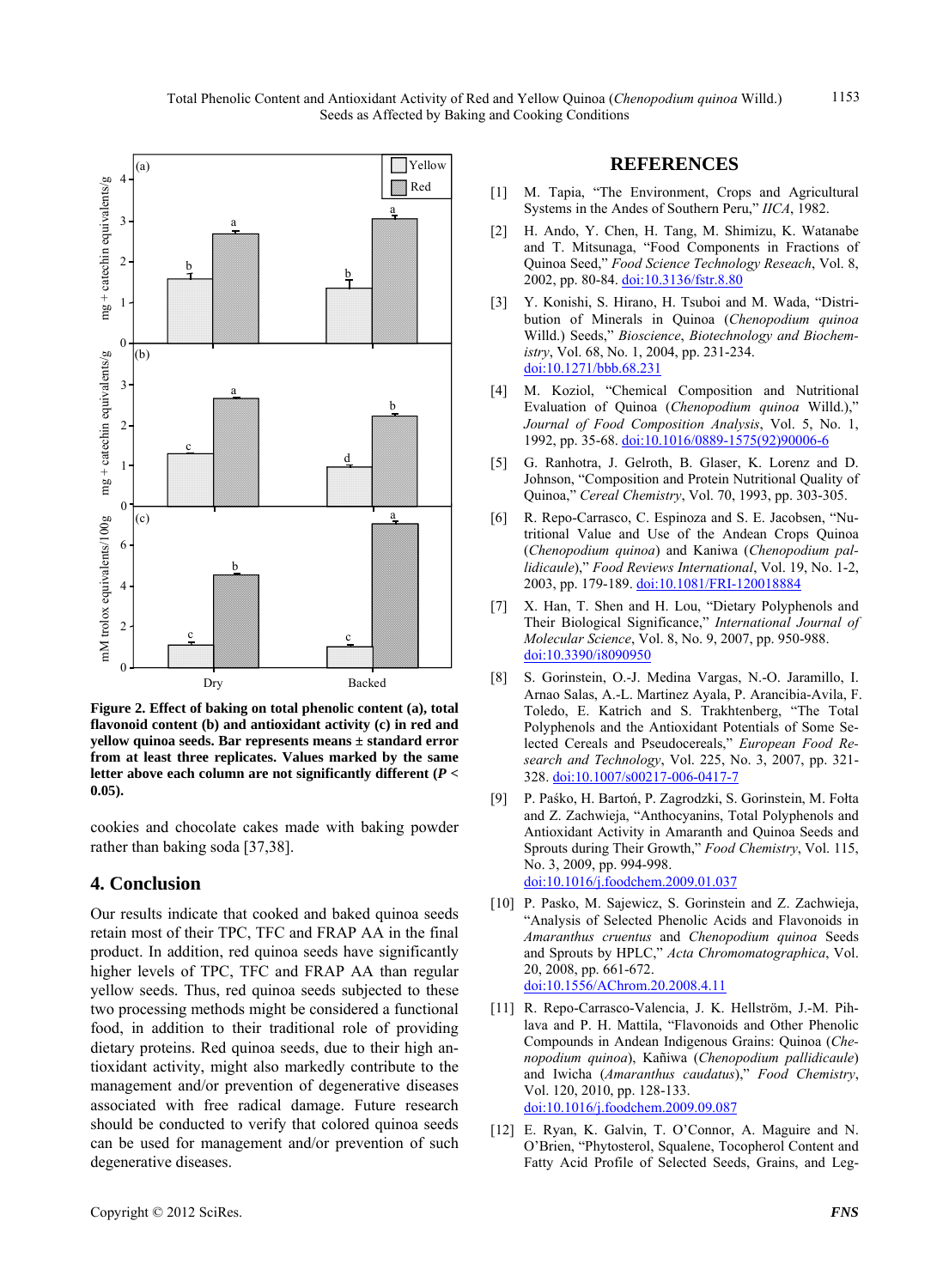Total Phenolic Content and Antioxidant Activity of Red and Yellow Quinoa (*Chenopodium quinoa* Willd.) Seeds as Affected by Baking and Cooking Conditions 1154

umes," *Plant Foods for Human Nutrition*, Vol. 62, No. 1, 2007, pp. 85-91. doi:10.1007/s11130-007-0046-8

- [13] P. Pasko, H. Barton, P. Zagrodzki, A. Izewska, M. Krosniak, M. Gawlik and S. Gorinstein, "Effect of Diet Supplemented with Quinoa Seeds on Oxidative Status in Plasma and Selected Tissues of High Fructose-Fed Rats," *Plant Foods for Human Nutrition*, Vol. 65, No. 3, 2010, pp. 146-151. [doi:10.1007/s11130-010-0164-6](http://dx.doi.org/10.1007/s11130-010-0164-6)
- [14] L. Alvarez-Jubete, H. Wijngaard, E. K. Arendt and E. Gallagher, "Polyphenol Composition and *in Vitro* Antioxidant Activity of Amaranth, Quinoa Buckwheat and Wheat as Affected by Sprouting and Baking," *Food Chemistry*, Vol. 119, No. 2, 2010, pp. 770-778. [doi:10.1016/j.foodchem.2009.07.032](http://dx.doi.org/10.1016/j.foodchem.2009.07.032)
- [15] I. Dini, G. C. Tenore and A. Dini, "Antioxidant Compound Contents and Antioxidant Activity before and after Cooking in Sweet and Bitter Chenopodium Quinoa Seeds," *LWT*: *Food Science and Technology*, Vol. 43, No. 3, 2010, pp. 447-451. [doi:10.1016/j.lwt.2009.09.010](http://dx.doi.org/10.1016/j.lwt.2009.09.010)
- [16] A. Segev, H. Badani, L. Galili, R. Hovav, Y. Kapulnik, I. Shomer and S. Galili, "Total Phenolic Content and Antioxidant Activity of Chickpea (*Cicer arietinum* L.) as Affected by Soaking and Cooking Conditions," *Journal of Food Nutritional Sciences*, Vol. 2, 2011, pp. 724-730. [doi:10.4236/fns.2011.27099](http://dx.doi.org/10.4236/fns.2011.27099)
- [17] B. Xu and S. K. C. Chang, "Effect of Soaking, Boiling, and Steaming on Total Phenolic Content and Antioxidant Activities of Cool Season Food Legumes," *Food Chemistry*, Vol. 110, No. 1, 2008, pp. 1-13. [doi:10.1016/j.foodchem.2008.01.045](http://dx.doi.org/10.1016/j.foodchem.2008.01.045)
- [18] A. Segev, H. Badani, Y. Kapulnik, I. Shomer, M. Oren-Shamir and S. Galili, "Determination of Polyphenols, Flavonoids, and Antioxidant Capacity in Colored Chickpea (*Cicer arietinum* L.)," *Journal of Food Science*, Vol. 75, No. 2, 2010, pp. S115-S119. [doi:10.1111/j.1750-3841.2009.01477.x](http://dx.doi.org/10.1111/j.1750-3841.2009.01477.x)
- [19] V. L. Singleton, R. Orthofer and R. M. Lamuela-Raventos, "Analysis of Total Phenols and Other Oxidation Substrates and Antioxidants by Means of Folin-Ciocalteu Reagent," *Methods in Enzymology*, Vol. 299, 1999, pp. 152-178. [doi:10.1016/S0076-6879\(99\)99017-1](http://dx.doi.org/10.1016/S0076-6879(99)99017-1)
- [20] V. L. Singleton and J. A. Rossi, "Colorimetry of Total Phenolics with Phosphomolybdic-Phosphotungstic Acid Reagents," *American Journal of Enology and Viticulture*, Vol. 16, No. 3, 1965, pp. 144-158.
- [21] D. Heimler, P. Vignolini, M. G. Dini and A. Romani, "Rapid Tests to Assess the Antioxidant Activity of *Phaseolus vulgaris* L. Dry Beans," *Journal of Agricultural and Food Chemistry*, Vol. 53, No. 8, 2005, pp. 3053-3056. [doi:10.1021/jf049001r](http://dx.doi.org/10.1021/jf049001r)
- [22] I. F. F. Benzie and J. J. Strain, "The Ferric Reducing Ability of Plasma (FRAP) as a Measure of 'Antioxidant Power': The FRAP Assay," *Analytical Biochemistry*, Vol. 239, No. 1, 1996, pp. 70-76. [doi:10.1006/abio.1996.0292](http://dx.doi.org/10.1006/abio.1996.0292)
- [23] B. J. Xu and S. K. C. Chang, "A Comparative Study on Phenolic Profiles and Antioxidant Activities of Legumes as Affected by Extraction Solvents," *Journal of Food Science*, Vol. 72, No. 2, 2007, pp. S159-S166.

[doi:10.1111/j.1750-3841.2006.00260.x](http://dx.doi.org/10.1111/j.1750-3841.2006.00260.x)

- [24] B. J. Xu, S. H. Yuan and S. K. C. Chang, "Comparative Analyses of Phenolic Composition, Antioxidant Capacity, and Color of Cool Season Legumes and Other Selected Food Legumes," *Journal of Food Science*, Vol. 72, No. 7, 2007, pp. S167-S177. [doi:10.1111/j.1750-3841.2006.00261.x](http://dx.doi.org/10.1111/j.1750-3841.2006.00261.x)
- [25] D. P. Kachare, J. K. Chavan and S. S. Kadam, "Nutritional Quality of some Improved Cultivars of Cowpea," *Plant Foods for Human Nutrition*, Vol. 38, No. 2, 1988, pp. 155-162. [doi:10.1007/BF01091720](http://dx.doi.org/10.1007/BF01091720)
- [26] Y. Chukwumah, L. T. Walker and M. Verghese, "Peanut Skin Color: A Biomarker for Total Polyphenolic Content and Antioxidative Capacities of Peanut Cultivars," *International Journal of Molecular Sciences*, Vol. 10, 2009, pp. 4941-4952. [doi:10.3390/ijms10114941](http://dx.doi.org/10.3390/ijms10114941)
- [27] Y. Shem-Tov, S. Galili, H. Badani, A. Segev, I. Hedvat and R. Hovav, "Determination of Total Polyphenol, Flavonoid and Anthocyanin Contents and Antioxidant Capacities of Skins from Peanut (*Arachis hypogaea*) Lines with Different Skin Colors," *Journal of Food Biochemistry*, Vol. 36, 2011, pp. 301-308. [doi:10.1111/j.1745-4514.2011.00539.x](http://dx.doi.org/10.1111/j.1745-4514.2011.00539.x)
- [28] M. Miranda, A. Vega-Gálveza, J. Lópeza, G. Paradac, M. Sandersa, M. Arandab, E. Uribea and K. D. Scala, "Impact of Air-Drying Temperature on Nutritional Properties, Total Phenolic Content and Antioxidant Capacity of Quinoa Seeds (*Chenopodium quinoa* Willd.)," *Industrial Crops and Products*, Vol. 32, No. 3, 2010, pp. 258-263. [doi:10.1016/j.indcrop.2010.04.019](http://dx.doi.org/10.1016/j.indcrop.2010.04.019)
- [29] R. Y. Nsimba, H. Kikuzaki and Y. Konishi, "Antioxidant Activity of Various Extracts and Fractions of *Chenopodium quinoa* and *Amaranthus* spp. Seeds," *Food Chemistry*, Vol. 106, No. 2, 2008, pp. 760-766. [doi:10.1016/j.foodchem.2007.06.004](http://dx.doi.org/10.1016/j.foodchem.2007.06.004)
- [30] Y. Hirose, T. Fujita, T. Ishii and N. Ueno, "Antioxidative Properties and Flavonoid Composition of *Chenopodium quinoa* Seeds Cultivated in Japan," *Food Chemistry*, Vol. 119, No. 4, 2010, pp. 1300-1306. [doi:10.1016/j.foodchem.2009.09.008](http://dx.doi.org/10.1016/j.foodchem.2009.09.008)
- [31] I. Arcan and A. Yemenicioglu, "Antioxidant Activity of Protein Extracts from Heat-Treated or Thermally Processed Chickpeas and White Beans," *Food Chemistry*, Vol. 103, No. 2, 2007, pp. 301-312. [doi:10.1016/j.foodchem.2006.07.050](http://dx.doi.org/10.1016/j.foodchem.2006.07.050)
- [32] H. Zielisnki and H. Koslowska, "Antioxidant Activity and Total Phenolics in Selected Cereal Grains and Their Different Morphological Fractions," *Journal of Agricultural and Food Chemistry*, Vol. 48, No. 6, 2000, pp. 2008-2016. [doi:10.1021/jf990619o](http://dx.doi.org/10.1021/jf990619o)
- [33] C.-T. Brady, R. Rosen, S. Sang and V. Karwe, "Effects of Processing on the Nutraceutical Profile of Quinoa," *Food Chemistry*, Vol. 100, No. 3, 2007, pp. 1209-1216. [doi:10.1016/j.foodchem.2005.12.001](http://dx.doi.org/10.1016/j.foodchem.2005.12.001)
- [34] M. Pasrija and D. Punia, "Effect of Pressure and Solar Cooking on Phytic Acid and Polyphenol Content of Cowpeas," *Nutrition and Food Science*, Vol. 30, No. 3, 2000, pp. 133-137. [doi:10.1108/00346650010319732](http://dx.doi.org/10.1108/00346650010319732)